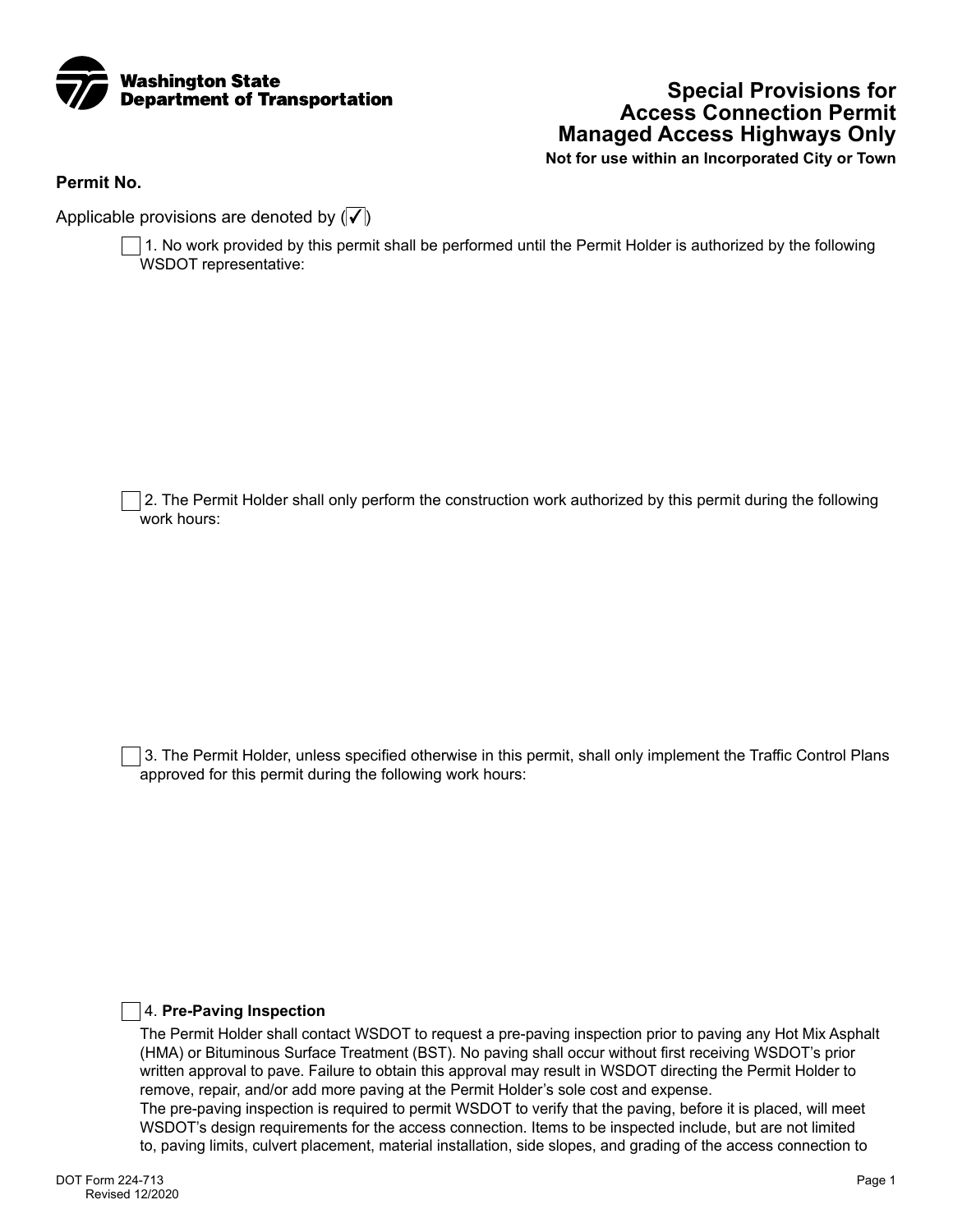ensure that stormwater will not flow onto the existing state highway pavement after the access connection paving is completed.

## 5. **Paved Access Connection**

The Access Connection shall be constructed with the following materials, listed from top lift to bottom lift. The thicknesses shown are minimum requirements, as additional material may be necessary to properly construct the access connection.

See Exhibit " " for design details and paving requirements

inches of Mix Asphalt (HMA)

Bituminous Surface Treatment (BST), also known as chipseal

inches Crushed Surfacing Top Course (CSTC)

inches Crushed Surfacing Base Course (CSBC)

inches of Rock Cap

Geotextile for separation or soil stabilization

## 6. **Gravel Access Connection**

The Access Connection shall be constructed with the following materials, listed from top lift to bottom lift. The thicknesses shown are minimum requirements. WSDOT may require additional material as necessary to properly construct the access connection.

See Exhibit " " for additional desgin details and gravel requirements

inches Crushed Surfacing Top Course (CSTC)

inches Crushed Surfacing Base Course (CSBC)

inches of Quarry Spalls

inches of Rock Cap

Geotextile for separation or soil stabilization

## 7. **Culvert Installation**

The access connection shall include the installation of a culvert installed in a straight line and with a grade that matches the existing grade of the highway ditch or swale such that the existing conveyance of stormwater will not be adversely impacted. The culvert to be installed shall be

inch minimum diameter culvert

## 8. **Culvert Beveled End Treatments**

The open ends of the culvert run shall be beveled to match the existing slopes of the ditch or swale and access connection fill material.

## 9. **Culvert End Treatments – Quarry Spalls**

Quarry spalls shall be placed around the open ends of the culvert. The quarry spalls shall be placed below, along the sides, and on the top of the open end of the culvert for a minimum length of two (2) feet in all directions.

#### 10. **Gated and Locked Access**

This access connection shall be gated and locked when not in active use.

## 11. **Surety**

To ensure proper compliance with all terms and conditions of this permit, a surety amount in the form of a Bond, Assignment of Escrow, Certificate of Deposit, Irrevocable Letter of Credit, Check or Money Order shall be provided to WSDOT in the amount listed below. If a bond is provided, it shall be written by a surety company authorized to do business in the State of Washington.

The surety amount shall be:

The surety bond shall remain in force until all work under this permit has received final concurrence by WSDOT, and WSDOT issues a written release of the surety bond.